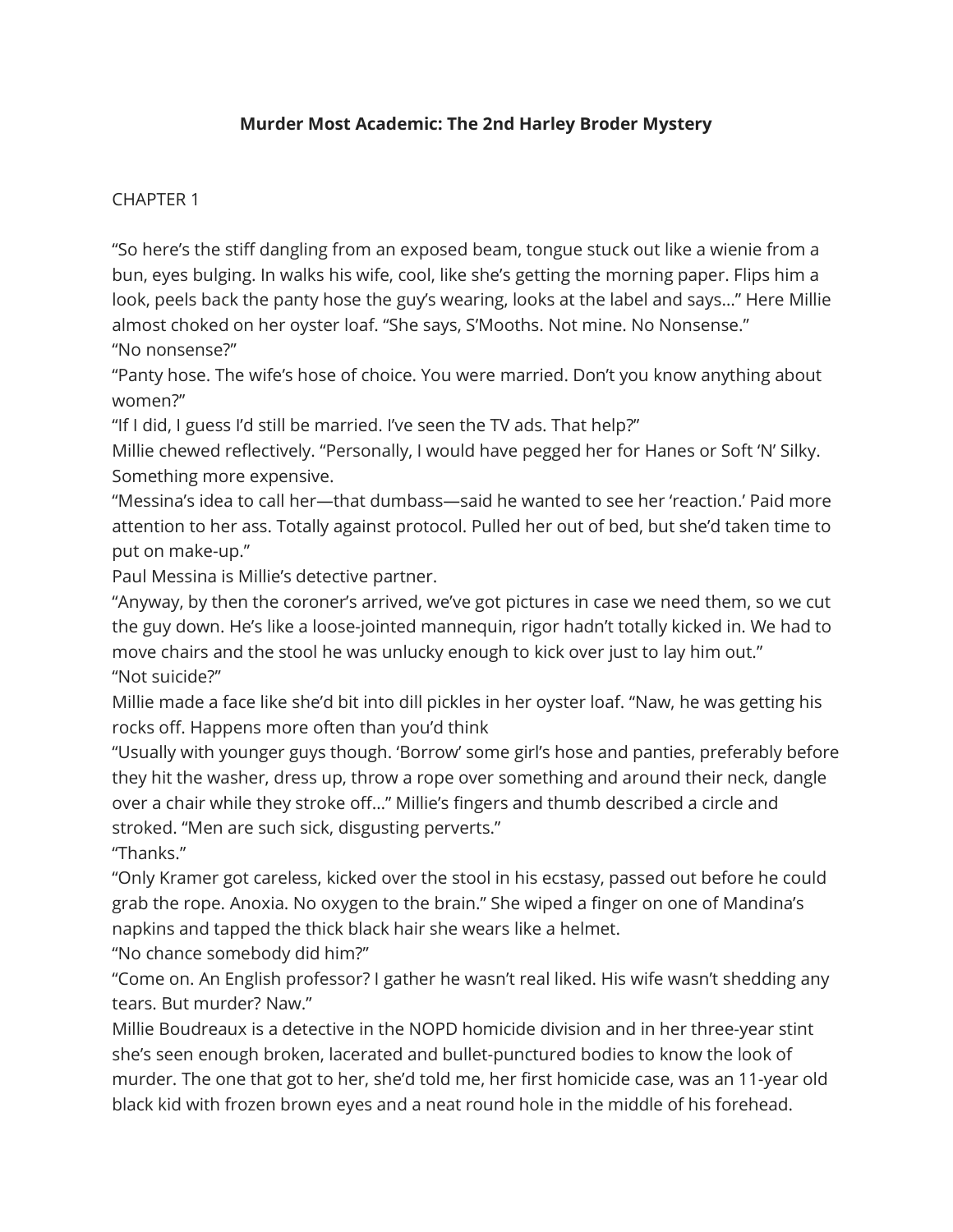Leroy was found on his back near the St. Anthony project in a weedy lot sporting garbage and a No Dumping sign. Millie said he looked so small crumpled up in the grass, and his arms and legs so skinny. For days after she'd gone about doing her job but didn't feel right, like the world had shifted on her.

By the time a 22-year old single mother of two and project drug pusher was arrested for the killing, the shifted world was beginning to look like the real one. The boy had been holding out on some of the crack and she'd made an example of him for the other runners. Millie said she carried two Leroys in her head: the punk who'd sell death on the installment plan to any customer and the castoff little body in the midst of garbage and trash and waving grass.

And now the dangling corpse of a balding English professor wearing panty hose evoked only grotesque humor.

"So who's your client?"

I have a business card that says Harley Broder, Discreet Private Investigations and gives my Uptown office address and phone number. It doesn't explain how a failed academic came to be in a business not generally associated with subtlety and sophistication.

"I don't have a client yet, and besides, it says 'Discreet' on my card. On the other hand, she said she didn't care who knew she intended to hire me and it would probably give me an entre…"

"Entre? She talks like that?"

"On the phone, she does."

"So who is it?"

"Mignon Peltier Kramer. Mrs. Kramer."

"Ms. No Nonsense? You're kidding. No, you never kid. You thick-necked, heartland Teutonic types have all the humor of a chunk of sod."

"I have a terrific sense of humor. I just tend toward the ironic and witty. That's why I get all the Uptown trade. Why do I keep liking you, Millie?"

"My lovely eyes and I'm your access to police information."

Millie is as black as chicory coffee and has wide nostrils, full lips and dark curly hair cut close, like a helmet. But she also has one dark brown and one pale blue eye.

Heterochromia. Looking into them makes even hardened persons of interest characters get nervous; they feel like two people are watching out of the same face. Her eyes explain a lot about Millie. I think the reason she likes me—yes, she does like me—is I didn't look away or flinch the first time I looked into her eyes. That was in the Camp Street Washeteria when she told me my washer was trying to leave the premises because my load was unbalanced. I peeled off some jeans and she was right. But looking her straight in the eyes—that's not the only reason.

"What's Mrs. Professor want?"

"Something to do with her husband's death, she said. I'm supposed to meet her in an hour."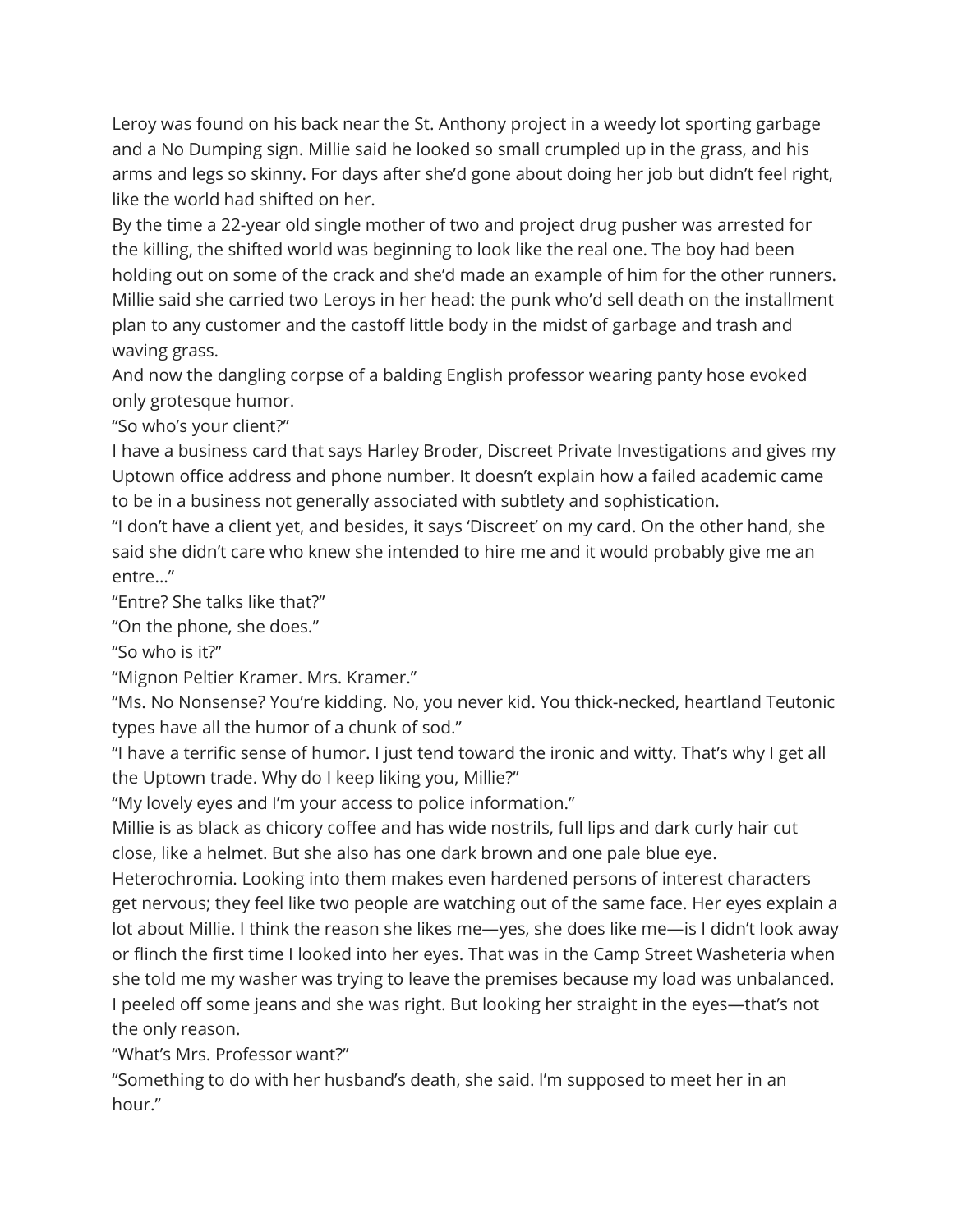"What time is it? Jeez, I gotta run. "J'conise' be home soon. I'll add the loaf and beer to my bribing-a-cop file." "Thanks, Mill." Millie hefted her oversized purse and strode out. \*\*\*\*

Claiborne University occupies a dozen or so prime acres opposite Audubon Park. The joggers and warm weather sunbathers can look across at the stone imitation-Oxford façade and feel confident that higher education is solidly in place in New Orleans. I swung into the parking area and told the bored guard I was supposed to meet with Professor Kramer's wife in Oldham Hall. He gave me a temporary slip to put on the dash and said if I was going to be here more often, I'd have to fill out some forms at campus security. Oldham is one of the original campus buildings, high ceilings and darkened varnished woodwork and echoing hallways. Students with bookbags and blank expressions passed by on the stairs. Kramer's office was on the third floor, overlooking I presumed the crisscrossing sidewalks and liveoaks and magnolias glimpsed through hall windows. My knock on the cypress door brought a brisk, "Come in."

High ceilings, book-lined walls giving way grudgingly to window casements, a massive teak desk still littered with papers, books, desk calendar, green-shaded lamp, pens. Professor Kramer had not been a neat and orderly man—at least not outwardly. A three-legged stool about two feet high stood against one of the bookcases, inviting human feet to climb and bring a dusty tome down from a high shelf.

Seated in the leather nail-studded wingback by the desk was a slim, petite woman dressed in blouse and skirt that stated in a muted way "expensive" and "tasteful." Her dark eyes regarded me frankly and with a kind of ingrained wry amusement. Her hair color would be what the boxes in the drugstore called "dark blonde" and probably owed that color to the bottle inside, or rather to a more expensive one in a beauty salon. Her legs were good and she knew it, capping them with high black spike heels. Mrs. Kramer was in dark colors, but nothing else said "grieving widow."

She extended a hand without rising.

"Thank you for meeting me in my husband's--I guess I should say my late husband's office, Mr. Broder. I thought you'd get more of a feel for Simon that way." She took a Benson and Hedges out of the purse on the desk. "Do you mind if I smoke? So many people nowadays are offended… I assume, healthy-looking as you are, you don't…?"

"No, but please feel free."

"Thank you. Please, sit down."

I sat in the only other seat available, Kramer's swivel desk chair, as Mignon pulled a clean ashtray out of the bottom drawer of the desk and a gold lighter out of her purse. I said something about condolences and Mignon made a short dry sound of amusement. "You didn't know my husband, so you don't realize it should be the other way around.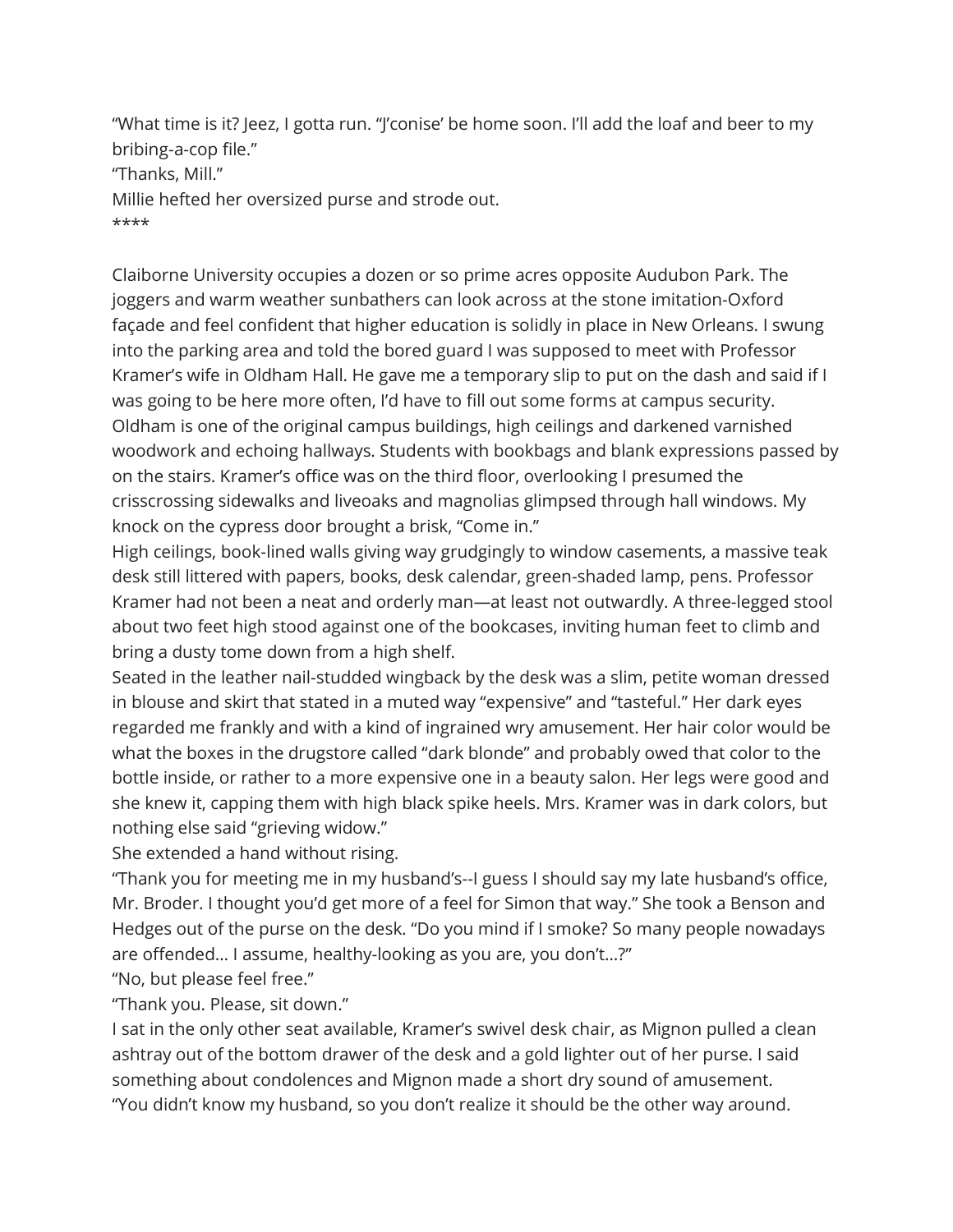Congratulations, Mignon, you're finally shut of the old bastard." She watched my reaction, which I hoped was neutral. "Simon was twenty years older than me, a womanizer who refused to have his behavior changed by the threat of AIDS, a mean and nasty and petty man—in short, his soul would fit in a box of matches, the small kind. You wouldn't even have to take the matches out. If there is a hell, he's probably got his own department right now.

"Which of course brings us to your unspoken question: Why did I contact you? Simon was many things, Mr. Broder, but he was not a pervert. He couldn't have died in the grotesque manner the police say he did."

"Have you told the investigating officers?"

"Of course I have. And their response was utterly predictable. It's not uncommon, the police hush these things up all the time to save the family embarrassment, the wife is the last one to know. After all, what husband is going to parade around in some other woman's panty hose and half strangle himself for sexual gratification in front of his wife?"

"I understand why you find it hard to believe your husband could do this, but was there any physical evidence? Signs of a struggle?"

"No. Nothing." She sighed out smoke. "That I don't understand. Simon would have clawed desperately to hang on to the last shred of life. He was afraid of dying, for the excellent reason he'd have to face the souls of those he'd wronged. He took mega-vitamins, any of those health fad things that came along. No, Simon would not have gone quietly into that good night."

"But like you said, there aren't any signs of raging against anything. I'm sorry, Mrs. Kramer, but I don't see how I can help you."

"I think you can. I want you to talk to the department members, stir things up, see if you can come up with something that will make the police at least listen.

"This place is like a rock. On the outside it looks simple and clean and pure. But lift it up and you'll find there are ugly, bloodless things that use it as cover." Her voice had the tight, clipped sound of anger. "I want some light here."

"But won't that just make it come out? The police said they'd report your husband's death as an accident."

Again that sound of amused disgust. "Janet, the department secretary, found Simon's body. She was there when the police gave their 'theory' of what happened. They might just as well have put it on cable television. Everyone at Claiborne knows now and half the city will in a matter of days. I don't care what they put in the paper."

I watched her round the ash on her cigarette for a moment.

"Okay, let's say that's true. Why call me? There are lots of big agencies."

"I made very careful inquiries, Mr. Broder. You're educated and you're competent. You have a very interesting background. You're not awed by academicians and you're not afraid to go into dangerous places if you have to. And you don't give up. I think you're exactly what I need."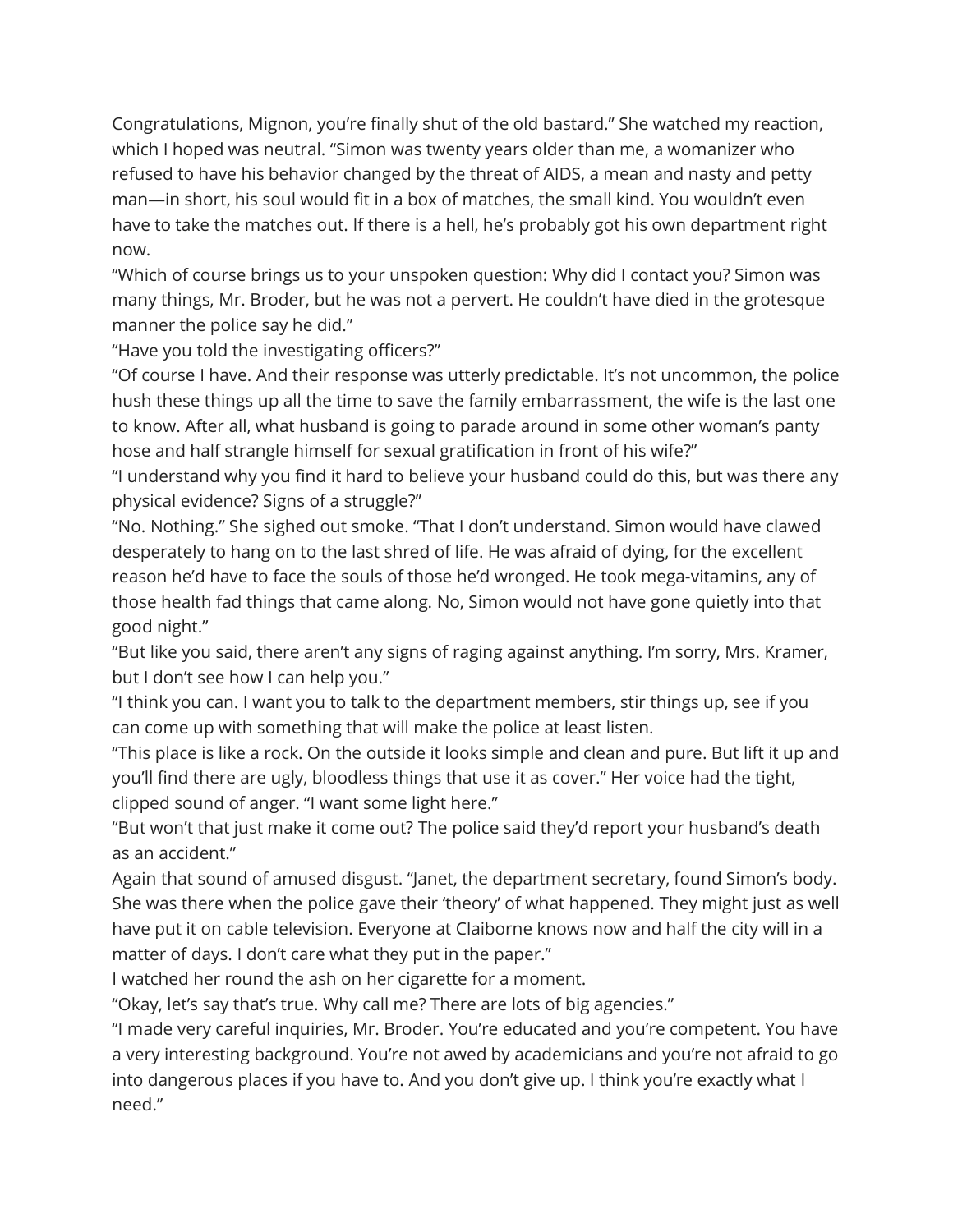Red flags should have gone up. When I had asked my soon-to-be ex-wife what she wanted, what she really wanted, she had said, "Excitement, adventure, something different." At the time, though I didn't yet know it, she was having an affair with a middle-management personnel official with one of the big oil companies in town. The kind whose idea of excitement is filing a report with the San Francisco main office. And I had said, then you should stick with me, because even though I may not be around to collect social security, my life should be all those things. And she had said, heavy on the sarcasm, Oh yeah, you're just what I need.

But I didn't see anything colored red. And when I named a fee a hefty amount over my usual, plus expenses, Mignon replied by taking out a checkbook. I told her I had another small job to finish up, but after that I should be able to devote most of my time to looking into her husband's death. That I'd give her periodic written reports on what I found. She said she'd prefer oral reports. She wasn't much of a reader. I said if I found anything at all indicating her husband had been murdered, I'd turn it over immediately to NOPD. If she didn't agree, I'd give her the check back and she could find someone else.

She agreed. She gave me a key to Kramer's office and said she was going to tell department members I was helping her close out her late husband's affairs. She'd be moving his books and belongings out slowly--no one needed the office immediately anyway—so there'd be an excuse to hang around. Besides, she wanted all of them to think there was more to my being there than a strong back to lift boxes of books. That I shouldn't hesitate to tell people I was a private investigator working for her, if I felt it would help. She'd leave Simon's desk as it was in case anything should turn up. I asked if anyone else had a key to the office. "There's a master key in the secretary's office. Anybody in the English department can walk right in."

"Then I'd like to take what's in the desk to my office and look at it there."

She hesitated only a second. "All right. Anything else?"

I looked around. "Where are the file cabinets?"

"Dean Scheider took one look at the crowds going in and out and told maintenance to put them in another room, under lock and key. Confidential files, etc. I think he looked through the desk for anything personal as well. Ask Jason or Thornie—that's Jason Albright or Victor Thornhill—where everything is now."

"How about a department directory? That'll help keep the names straight."

Mignon handed me a pamphlet with the Claiborne University seal on the front.

"Any other groups or activities Dr. Kramer was particularly involved in?"

"University committees. He wasn't much on social clubs or anything."

"Work and work-related social life? That's about it?"

"Yes. No. No, there was one other thing. Something he'd got into lately." "Which is…?"

"The Palm Leaf poetry group. That's a ragtag bunch that meets for poetry readings once a week at the Palm Leaf. A bar on Oak. I always thought Simon didn't fit there. He never